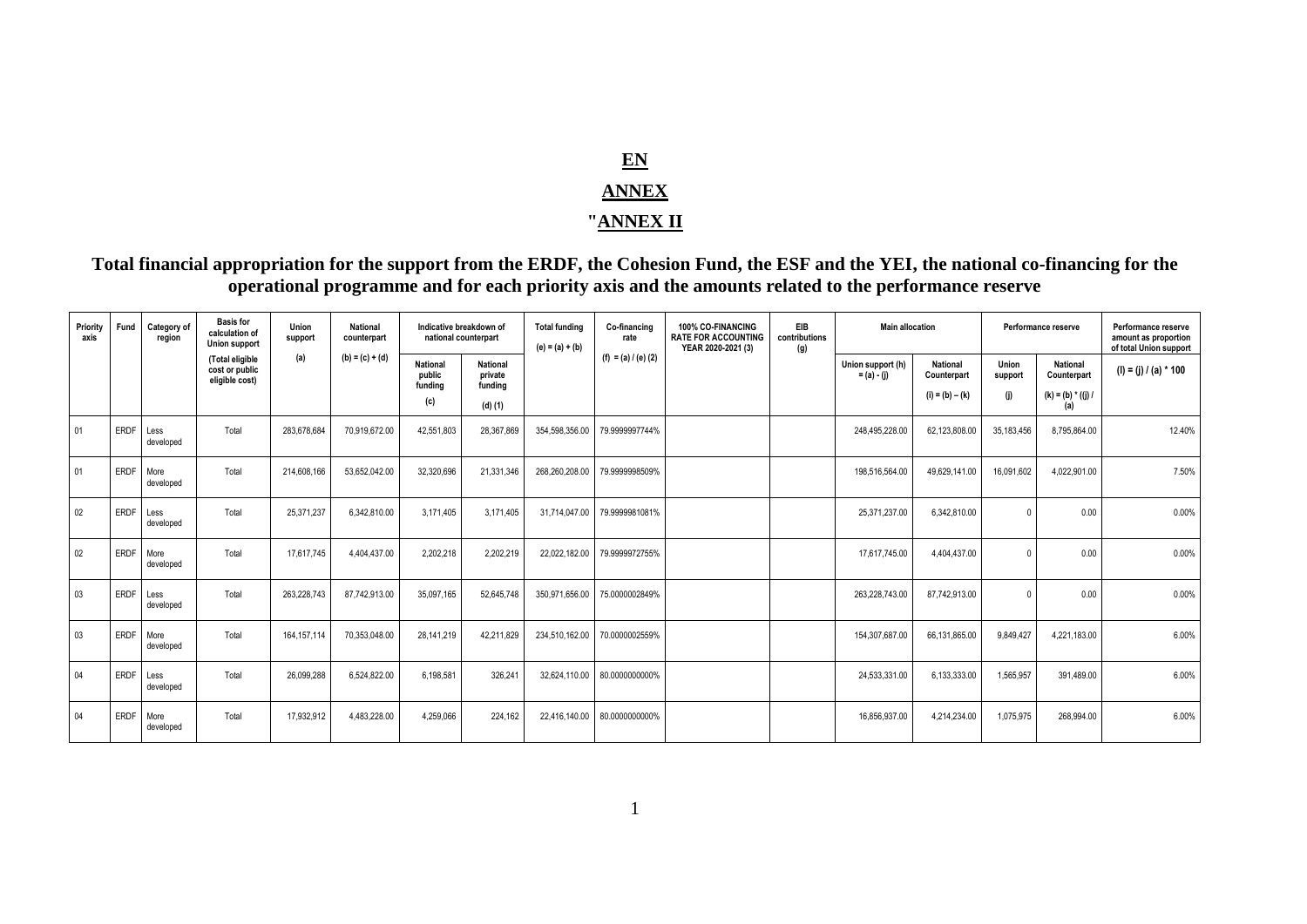| Priority<br>axis | Fund        | Category of<br>region | <b>Basis for</b><br>calculation of<br>Union support | Union<br>support | <b>National</b><br>counterpart | Indicative breakdown of<br>national counterpart |                                       | <b>Total funding</b><br>Co-financing<br>rate<br>$(e) = (a) + (b)$ |                       | 100% CO-FINANCING<br><b>RATE FOR ACCOUNTING</b><br>YEAR 2020-2021 (3) | EIB<br>contributions<br>(g) | <b>Main allocation</b>             |                                | Performance reserve |                                | Performance reserve<br>amount as proportion<br>of total Union support |
|------------------|-------------|-----------------------|-----------------------------------------------------|------------------|--------------------------------|-------------------------------------------------|---------------------------------------|-------------------------------------------------------------------|-----------------------|-----------------------------------------------------------------------|-----------------------------|------------------------------------|--------------------------------|---------------------|--------------------------------|-----------------------------------------------------------------------|
|                  |             |                       | (Total eligible<br>cost or public<br>eligible cost) | (a)              | $(b) = (c) + (d)$              | <b>National</b><br>public<br>funding            | <b>National</b><br>private<br>funding |                                                                   | (f) = (a) $/$ (e) (2) |                                                                       |                             | Union support (h)<br>$= (a) - (j)$ | <b>National</b><br>Counterpart | Union<br>support    | <b>National</b><br>Counterpart | (I) = (j) / (a) * 100                                                 |
|                  |             |                       |                                                     |                  |                                | (c)                                             | $(d)$ $(1)$                           |                                                                   |                       |                                                                       |                             |                                    | $(i) = (b) - (k)$              | (j)                 | $(k) = (b) * ((j) / j)$<br>(a) |                                                                       |
| 04               | CF          |                       | Total                                               | 260,607,800      | 45,989,612.00                  | 15,636,468                                      | 30,353,144                            | 306,597,412.00                                                    | 84.9999999348%        |                                                                       |                             | 243,180,592.00                     | 42,914,222.00                  | 17,427,208          | 3,075,390.00                   | 6.69%                                                                 |
| 05               | <b>ERDF</b> | Less<br>developed     | Total                                               | 36,385,069       | 9,096,268.00                   | 8,641,455                                       | 454,813                               | 45,481,337.00                                                     | 79.9999986808%        |                                                                       | 600,000,000                 | 28,200,000.00                      | 7,050,001.00                   | 8,185,069           | 2,046,267.00                   | 22.50%                                                                |
| 05               | CF          |                       | Total                                               | 56,420,616       | 9,956,580.00                   | 9,458,751                                       | 497,829                               | 66,377,196.00                                                     | 84.9999990961%        |                                                                       |                             | 56,420,616.00                      | 9,956,580.00                   | $\mathbf{0}$        | 0.00                           | 0.00%                                                                 |
| 06               | <b>ERDF</b> | Less<br>developed     | Total                                               | 100,032,755      | 25,008,189.00                  | 23,757,780                                      | 1,250,409                             | 125,040,944.00                                                    | 79.9999998401%        |                                                                       |                             | 100,032,755.00                     | 25,008,189.00                  |                     | 0.00                           | 0.00%                                                                 |
| 06               | <b>ERDF</b> | More<br>developed     | Total                                               | 48.999.997       | 12,250,000.00                  | 11,637,500                                      | 612,500                               | 61,249,997.00                                                     | 79.9999990204%        |                                                                       |                             | 46,059,997.00                      | 11,515,000.00                  | 2,940,000           | 735,000.00                     | 6.00%                                                                 |
| 06               | CF          |                       | Total                                               | 284,389,163      | 50,186,323.00                  | 47,677,006                                      | 2,509,317                             | 334.575.486.00                                                    | 84.9999999701%        |                                                                       |                             | 262,149,837.00                     | 46.261.736.00                  | 22,239,326          | 3,924,587.00                   | 7.82%                                                                 |
| 07               | <b>ERDF</b> | Less<br>developed     | Total                                               | 108,435,292      | 27,108,823.00                  | 25,753,383                                      | 1,355,440                             | 135,544,115.00                                                    | 80.0000000000%        |                                                                       | 116,000,000                 | 101,929,174.00                     | 25,482,293.00                  | 6,506,118           | 1,626,530.00                   | 6.00%                                                                 |
| 07               | CF          |                       | Total                                               | 223,092,280      | 39,369,226.00                  | 37,400,765                                      | 1,968,461                             | 262,461,506.00                                                    | 84.9999999619%        |                                                                       |                             | 207,916,001.00                     | 36,691,059.00                  | 15,176,279          | 2,678,167.00                   | 6.80%                                                                 |
| 08               | ESF         | Less<br>developed     | Total                                               | 131,581,121      | 32,895,281.00                  | 29,509,240                                      | 3,386,041                             | 164,476,402.00                                                    | 79.9999996352%        |                                                                       |                             | 131,581,121.00                     | 32,895,281.00                  |                     | 0.00                           | 0.00%                                                                 |
| 08               | ESF         | More<br>developed     | Total                                               | 140,966,076      | 35,241,519.00                  | 31,717,367                                      | 3,524,152                             | 176,207,595.00                                                    | 80.0000000000%        |                                                                       |                             | 132,280,357.00                     | 33,070,089.00                  | 8,685,719           | 2,171,430.00                   | 6.16%                                                                 |
| 08               | YEI         |                       | Total                                               | 18,423,072       | 2,302,884.00                   | 2,302,884                                       | $\Omega$                              | 20,725,956.00                                                     | 88.888888889%         |                                                                       |                             | 18,423,072.00                      | 2,302,884.00                   |                     | 0.00                           | 0.00%                                                                 |
| 09               | <b>ERDF</b> | Less<br>developed     | Total                                               | 40,035,380       | 10,008,847.00                  | 9,007,961                                       | 1,000,886                             | 50,044,227.00                                                     | 79.9999968028%        |                                                                       |                             | 37,633,257.00                      | 9,408,316.00                   | 2,402,123           | 600.531.00                     | 6.00%                                                                 |
| 09               | <b>ERDF</b> | More<br>developed     | Total                                               | 32,917,180       | 8,229,296.00                   | 7,406,366                                       | 822.930                               | 41,146,476.00                                                     | 79.9999980557%        |                                                                       |                             | 32,917,180.00                      | 8,229,296.00                   | $\Omega$            | 0.00                           | 0.00%                                                                 |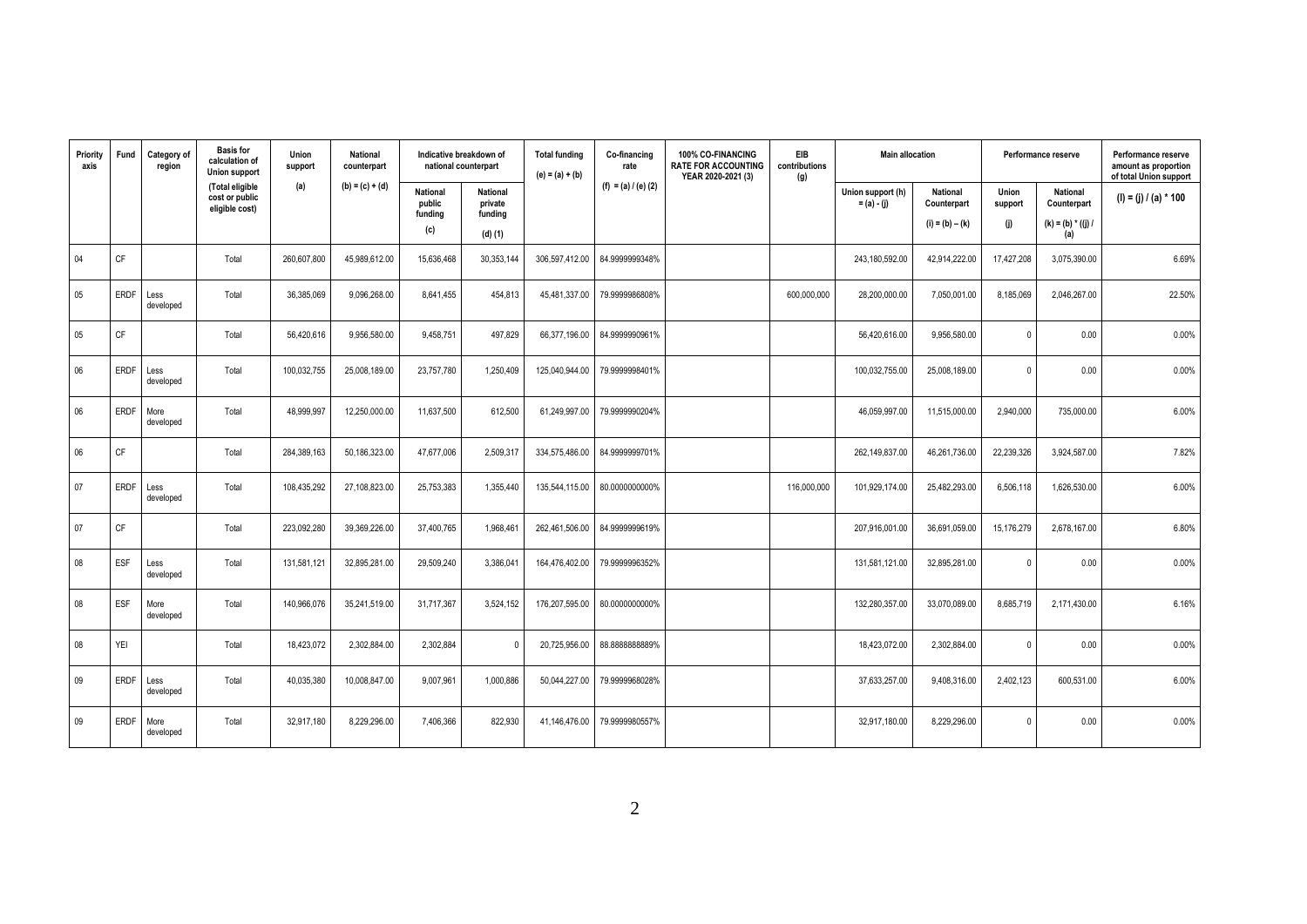| Priority<br>axis | Fund        | Category of<br>region | <b>Basis for</b><br>calculation of<br><b>Union support</b> | Union<br>support | National<br>counterpart | Indicative breakdown of<br>national counterpart |                                       | <b>Total funding</b><br>$(e) = (a) + (b)$ | Co-financing<br>rate  | 100% CO-FINANCING<br><b>RATE FOR ACCOUNTING</b><br>YEAR 2020-2021 (3) | <b>EIB</b><br>contributions<br>(g) | <b>Main allocation</b>             |                                | Performance reserve |                                | Performance reserve<br>amount as proportion<br>of total Union support |
|------------------|-------------|-----------------------|------------------------------------------------------------|------------------|-------------------------|-------------------------------------------------|---------------------------------------|-------------------------------------------|-----------------------|-----------------------------------------------------------------------|------------------------------------|------------------------------------|--------------------------------|---------------------|--------------------------------|-----------------------------------------------------------------------|
|                  |             |                       | (Total eligible<br>cost or public<br>eligible cost)        | (a)              | $(b) = (c) + (d)$       | <b>National</b><br>public<br>funding            | <b>National</b><br>private<br>funding |                                           | (f) = (a) $/$ (e) (2) |                                                                       |                                    | Union support (h)<br>$= (a) - (j)$ | <b>National</b><br>Counterpart | Union<br>support    | <b>National</b><br>Counterpart | (I) = (j) / (a) * 100                                                 |
|                  |             |                       |                                                            |                  |                         | (c)                                             | $(d)$ $(1)$                           |                                           |                       |                                                                       |                                    |                                    | $(i) = (b) - (k)$              | (i)                 | $(k) = (b) * ((j) / j)$<br>(a) |                                                                       |
| 09               | <b>ESF</b>  | Less<br>developed     | Total                                                      | 92,638,770       | 23,159,693.00           | 20,843,724                                      | 2,315,969                             | 115,798,463.00                            | 79.9999996546%        |                                                                       |                                    | 82,270,102.00                      | 20,567,526.00                  | 10,368,668          | 2,592,167.00                   | 11.19%                                                                |
| 09               | <b>ESF</b>  | More<br>developed     | Total                                                      | 64,984,361       | 16,246,091.00           | 14,621,482                                      | 1,624,609                             | 81,230,452.00                             | 79.9999992614%        |                                                                       |                                    | 61,085,299.00                      | 15,271,325.00                  | 3,899,062           | 974,766.00                     | 6.00%                                                                 |
| 10               | <b>ERDF</b> | Less<br>developed     | Total                                                      | 10,014,152       | 2,503,538.00            | 2,378,361                                       | 125,177                               | 12,517,690.00                             | 80.0000000000%        |                                                                       |                                    | 9,413,304.00                       | 2,353,326.00                   | 600,848             | 150,212.00                     | 6.00%                                                                 |
| 10               | ERDF        | More<br>developed     | Total                                                      | 10,009,139       | 2,502,285.00            | 2,377,171                                       | 125,114                               | 12,511,424.00                             | 79.9999984015%        |                                                                       |                                    | 9,408,592.00                       | 2,352,148.00                   | 600,547             | 150,137.00                     | 6.00%                                                                 |
| 10               | ESF         | Less<br>developed     | Total                                                      | 120,676,227      | 30,169,057.00           | 30,169,057                                      | $\mathbf 0$                           | 150,845,284.00                            | 79.9999998674%        |                                                                       |                                    | 109,806,798.00                     | 27,451,700.00                  | 10,869,429          | 2,717,357.00                   | 9.01%                                                                 |
| 10 <sup>1</sup>  | ESF         | More<br>developed     | Total                                                      | 92,181,016       | 23,045,254.00           | 23,045,254                                      | $\mathbf 0$                           | 115,226,270.00                            | 80.0000000000%        |                                                                       |                                    | 86,650,155.00                      | 21,662,539.00                  | 5,530,86            | 1,382,715.00                   | 6.00%                                                                 |
| 11               | ESF         | Less<br>developed     | Total                                                      | 25,505,282       | 6,376,321.00            | 6,376,321                                       | $\mathbf 0$                           | 31,881,603.00                             | 79.9999987454%        |                                                                       |                                    | 23,974,965.00                      | 5,993,742.00                   | 1,530,317           | 382,579.00                     | 6.00%                                                                 |
| 11               | ESF         | More<br>developed     | Total                                                      | 37,368,698       | 9,342,175.00            | 9,342,175                                       | $\mathbf 0$                           | 46,710,873.00                             | 79.9999991437%        |                                                                       |                                    | 35,126,577.00                      | 8,781,645.00                   | 2,242,121           | 560,530.00                     | 6.00%                                                                 |
| 12               | <b>CF</b>   |                       | Total                                                      | 89,537,036       | 15,800,654.00           | 15,800,654                                      | $\mathbf 0$                           | 105,337,690.00                            | 84.9999995253%        |                                                                       |                                    | 89,537,036.00                      | 15,800,654.00                  |                     |                                |                                                                       |
| 13               | <b>ERDF</b> | Less<br>developed     | Total                                                      | 14,112,244       | 3,528,062.00            | 3,528,062                                       | $\mathbf 0$                           | 17,640,306.00                             | 79.9999954649%        |                                                                       |                                    | 14,112,244.00                      | 3,528,062.00                   |                     |                                |                                                                       |
| 13               | <b>ERDF</b> | More<br>developed     | Total                                                      | 3,050,266        | 762,567.00              | 762,567                                         | $\mathbf 0$                           | 3,812,833.00                              | 79.9999895091%        |                                                                       |                                    | 3,050,266.00                       | 762,567.00                     |                     |                                |                                                                       |
| 14               | <b>ESF</b>  | Less<br>developed     | Total                                                      | 9,072,157        | 2,268,040.00            | 2,268,040                                       | $\mathbf 0$                           | 11,340,197.00                             | 79.9999947091%        |                                                                       |                                    | 9,072,157.00                       | 2,268,040.00                   |                     |                                |                                                                       |
| 14               | ESF         | More<br>developed     | Total                                                      | 3.795.887        | 948.972.00              | 948,972                                         | $\mathbf 0$                           | 4.744.859.00                              | 79.9999957849%        |                                                                       |                                    | 3,795,887.00                       | 948,972.00                     |                     |                                |                                                                       |